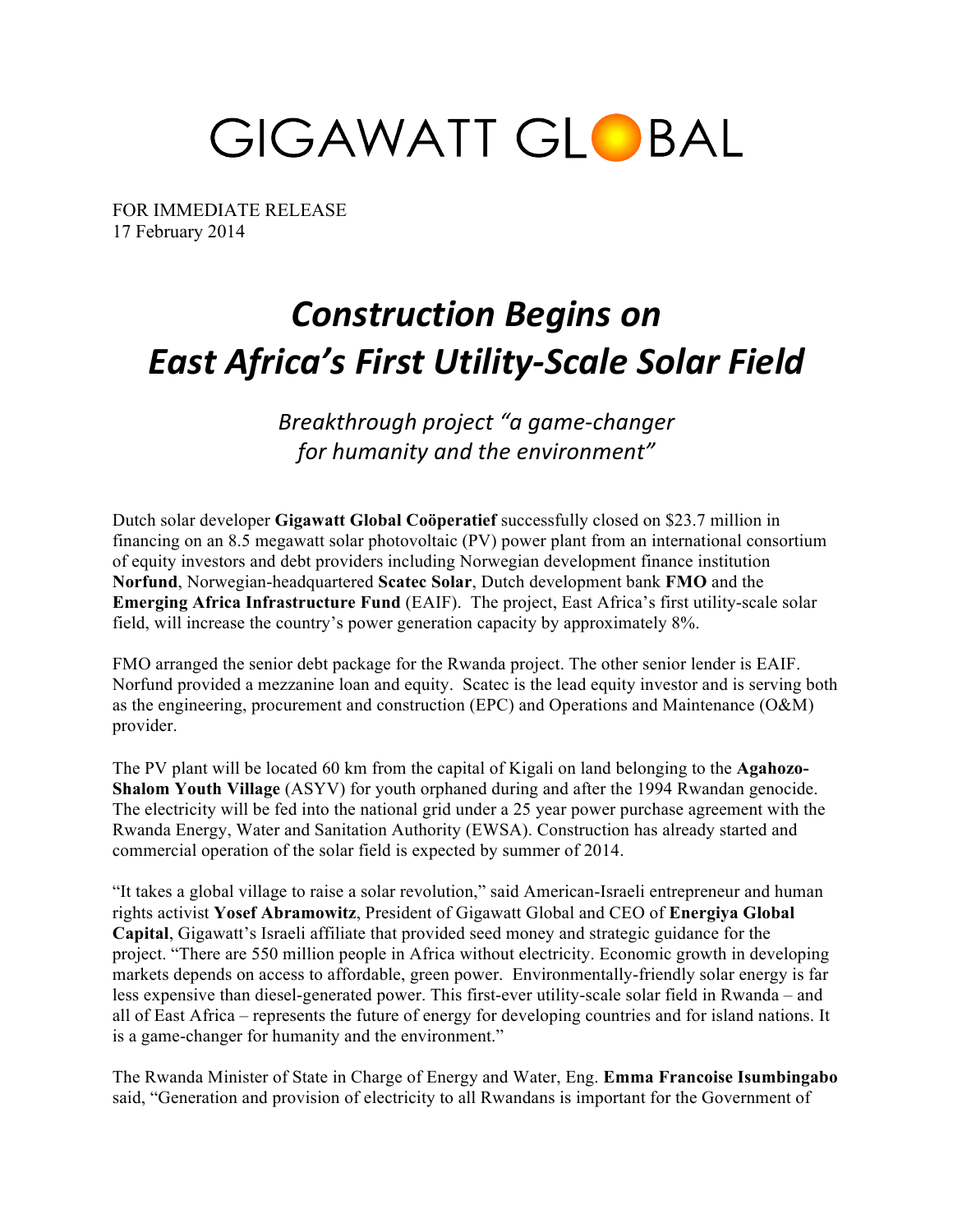Rwanda. This initiative to produce 8.5 megawatts is a good addition towards closing the current energy gap."

With limited power generation capacity, the Government of Rwanda has introduced an aggressive plan to boost the nation's generation capacity. The objective is for 50% of the population to have access to electricity by 2017.

This complex project, completed in record time, was developed from concept stage to financial close by **Chaim Motzen**, Managing Director of Gigawatt Global. "Recognizing the energy imperative in Rwanda, we worked closely with the Government of Rwanda to execute quickly and effectively," said Motzen. "We hope this initiative serves as a catalyst for future sustainable energy projects in the region. This could not have been completed without our project partners including Agahozo-Shalom Youth Village, **Norton Rose Fulbright**, Norfund, Scatec Solar, FMO and EAIF. **SEDI Labs**, led by **Raffi Mardirosian**, served as a key project development partner from the project's inception."

The project by Dutch-based Gigawatt Global was partially funded through grants from the **Energy and Environment Partnership** (EEP), a partnership of the British, Finnish and Austrian governments and the United States Government via the **Overseas Private Investment Corporation**'s (OPIC) ACEF Grant.

"OPIC is proud to have played a catalyzing role in this pioneering African solar project. The support provided through OPIC's Africa Clean Energy Finance (ACEF) program helped Gigawatt Global through its crucial development stage, when capital was needed to advance the project quickly and prove the project's viability to investors," said **Lynn Tabernacki**, OPIC's Managing Director for Renewable Energy and Sustainable Development. "This project also proves the value of OPIC's participation in the innovative ACEF and Power Africa initiatives, through which we support multiple similar projects throughout Sub-Saharan Africa."

Norton Rose Fulbright provided exceptional legal support to the project. Simon Currie, global head of energy for Norton Rose Fulbright, personally oversaw the team for the project and was supported by senior associate Laura Kiwelu. The firm's extensive energy project finance expertise and practical approach was critical in ensuring a feasible and bankable project. Norton Rose Fulbright made a substantial financial contribution to the project as part of its commitment to developing countries and strong CSR policy.

Reflecting its dedication to helping heal the world, Agahozo-Shalom Youth Village fostered the development of a solar field, located on Village property, that will generate enough electricity to contribute to a roughly 8 percent increase in the country's electricity supply. ASYV is leasing land to house the solar facility, the fees from which will help pay for a portion of the Village's charitable expenses.

Israel's **President Shimon Peres** commented about the project's location, which was modeled after post-Holocaust Israeli orphan villages, "As a pioneer in its sector and region, the solar field to be established in the Agahozo-Shalom Youth Village is an important stride in our mission for Tikkun Olam – making the world a better place. This wonderful initiative will serve as a shining beacon of hope and progress for humanity, and as an example of what Israel can contribute to the developing world. In the hope that Israeli renewable energy expertise can continue to serve developing communities around the world, I wish the Agahozo-Shalom Youth Village much success on behalf of the State of Israel."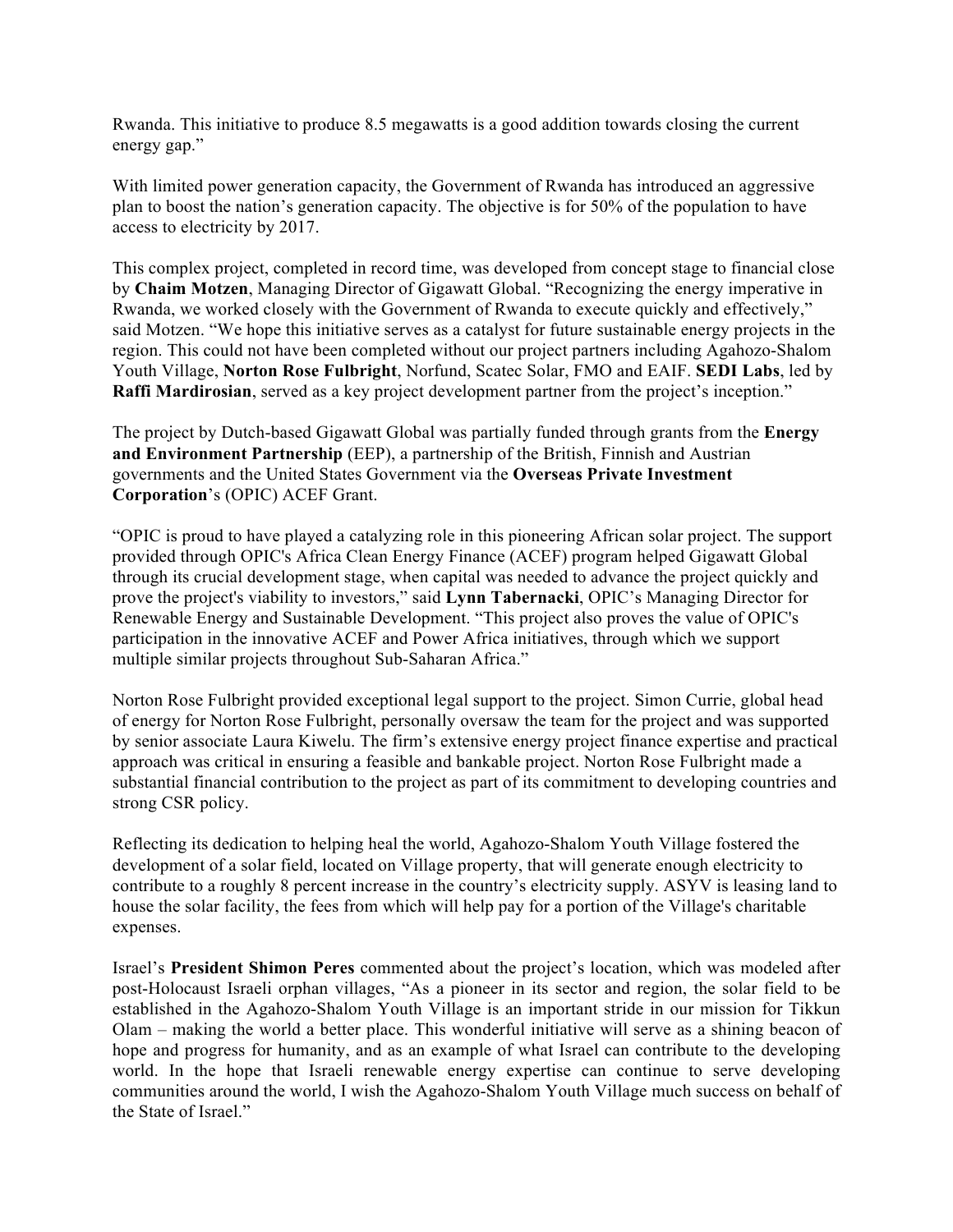"Anne Heyman, our Founder of blessed memory, held to a vision in which the village practiced tikkun olam, the Jewish teaching to help heal the world. In addition to our work with Rwanda's most vulnerable children, we're now helping to improve the lives of thousands of people through sustainable electricity generation," said **Laurie Toll Franz**, ASYV's newly elected Board Chair.

**Trust Law Chambers**, a local Rwandan law firm, provided critical on-the-ground legal support for the project. **I&M Bank Rwanda** is serving as Onshore Security Agent, and **Bank of New York Mellon** is serving as Offshore Security Agent. **Astrom Technical Advisors**, S.L. (ATA) served as technical advisor. **Trevor Green** of Remote Partners serves as local project manager.

Alluding to future Gigawatt Global solar projects in development, Abramowitz said, "The human race bears a moral and practical imperative to provide power for all, while also transitioning from burning fossil fuels to harnessing renewables. The Rwanda solar field serves as a proof-of-concept to successfully develop and finance commercial-scale solar fields throughout Africa and in the developing world. It will be the first in a series of large fields we are planning in the coming 24 months."

For interviews and additional information, please contact:

Rafi Fischer Lone Star Communications – Jerusalem rafi@lonestar.co.il +972 54-325-8380

# **Gigawatt Global Coöperatief** http://www.gigawattglobal.com

Gigawatt Global, a Dutch company, develops affordable solar projects worldwide, from planning through to implementation, with the goal of providing clean electricity for 50 million people by 2020. The company's vision is for a world in which developing nations will be powered predominantly by clean, safe, affordable, renewable energy. Clean energy will not be a luxury that only wealthy nations can afford, but will be the energy of choice for lifting people in developing countries out of poverty. Gigawatt Global mobilizes the ingenuity of our international team to reduce the world's dependence on fossil fuels and empower people globally.

## **Yosef Abramowitz**, *President of Gigawatt Global*

Yosef is co-founder of Israel's solar industry and the Arava Power Company along with David Rosenblatt and Ed Hofland. Abramowitz was named Person of the Year by the 2012 Israel Energy and Business Conferenceand by CNN as one of the world's leading Green Pioneers. His solar efforts were featured by Dr. Sanjay Gupta on CNN's The Next List.

**Chaim Motzen,** *Managing Director* chaim.motzen@gigawattglobal.com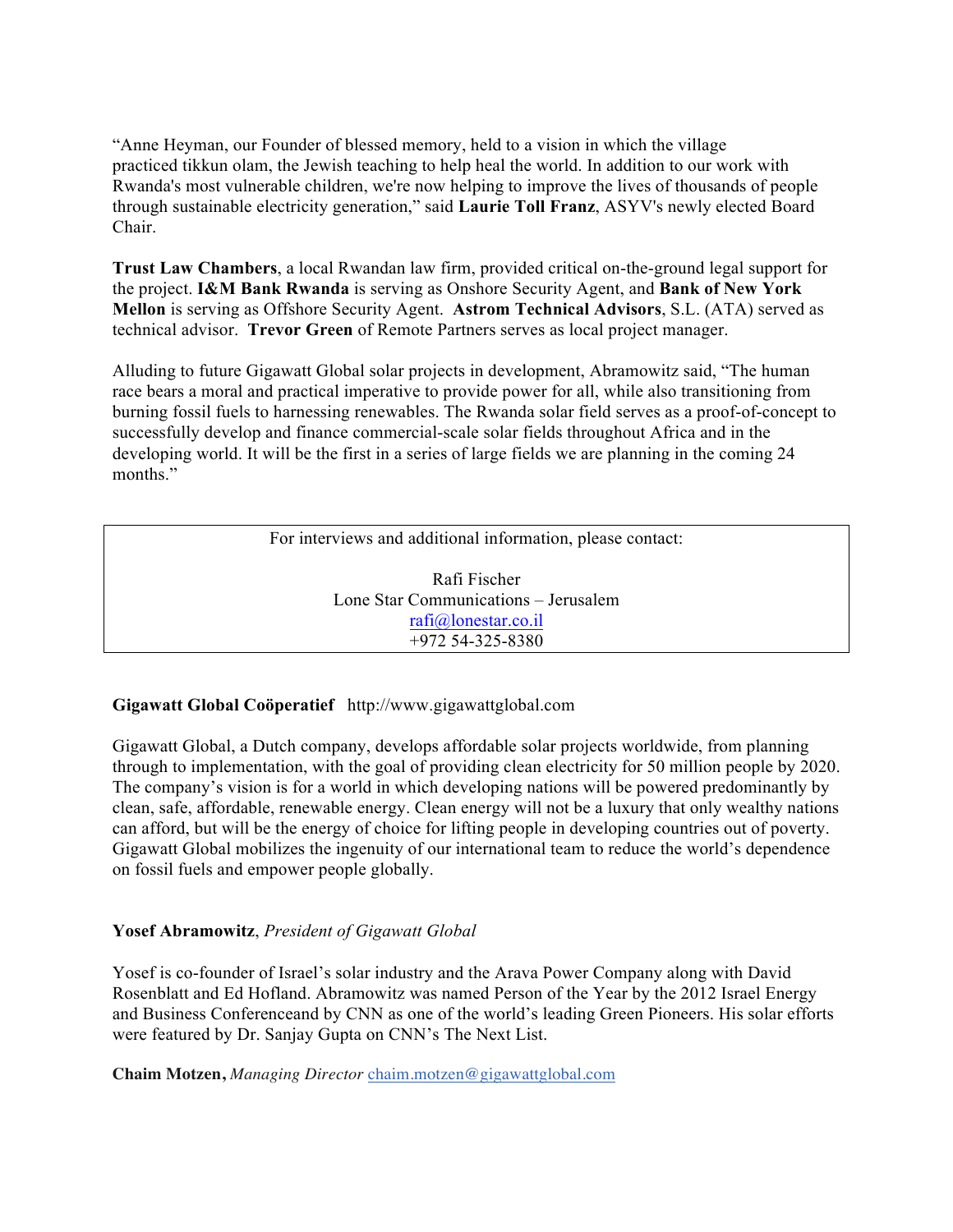Chaim is developing the first utility-scale solar PV field in East Africa, an 8.5 MW plant in Rwanda. He is a former consultant at McKinsey & Company. He received an MBA from Harvard Business School and an MPA from Harvard Kennedy School. Chaim is on the Board of Directors of Gift of Life Bone Marrow Foundation, a world leader in facilitating bone marrow transplants for children and adults suffering from life-threatening diseases.

## **Agahozo-Shalom Youth Village (ASYV)** http://www.asyv.org

The Agahozo-Shalom Youth Village is a safe and structured residential community for orphaned and vulnerable youth in Rwanda. The Village is a place of hope, where traumatized youth can "dry their tears" (Agahozo) and "live in peace" (Shalom). Within this caring environment, the rhythm of life is restored, so that youth who have been through great trauma find a home, family, and community, as well as a place to learn and become leaders for tomorrow. The goal is for youth who come to live and learn in the ASYV to grow into healthy adults who are not only able to care for themselves and their families, but who are also committed to making their community, their country, and indeed the world a better place. A unique and ambitious project, the Village is meant to serve as a model for caring for the disrupted lives of youth across Rwanda, Africa, and beyond, to wherever there are traumatized youth who need a place to call home.

## **Norton Rose Fulbright** www.nortonrosefulbright.com

Norton Rose Fulbright is a global legal practice, providing the world's pre-eminent corporations and financial institutions with a full business law service. Norton Rose Fulbright has more than 3800 lawyers based in over 50 cities across Europe, the United States, Canada, Latin America, Asia, Australia, Africa, the Middle East and Central Asia. Recognized for their industry focus, they are strong across all the key industry sectors: financial institutions; energy; infrastructure, mining and commodities; transport; technology and innovation; and life sciences and healthcare. Norton Rose Fulbright is dedicated to operating in accordance with the global business principles of quality, unity and integrity. The Norton Rose Fulbright team was led by global head of energy Simon Currie and senior associate Laura Kiwelu. Richard Hill, Kate Freeman and Jim Jordan advised on the construction and operation aspects and Kushal Bhimjiani and Conrad Purcell advised on the project financing and equity funding.

## **Norfund** http://www.norfund.no

Norfund (the Norwegian Investment Fund for Developing Countries) is owned by the Ministry of Foreign Affairs and serves as an instrument in Norwegian development assistance policy. The fund contributes to poverty reduction and economic development through investments in profitable businesses and transfer of knowledge and technology. The current investment portfolio of Norfund totals USD 1.6 billion invested in 117 different projects.

## **Scatec Solar** http://www.scatecsolar.com

Scatec Solar is a leading, globally acting, independent solar energy provider, focusing on making solar power attractive and affordable to customers and investors worldwide. The company masters the complete downstream value chain of the PV business, including project development, finance,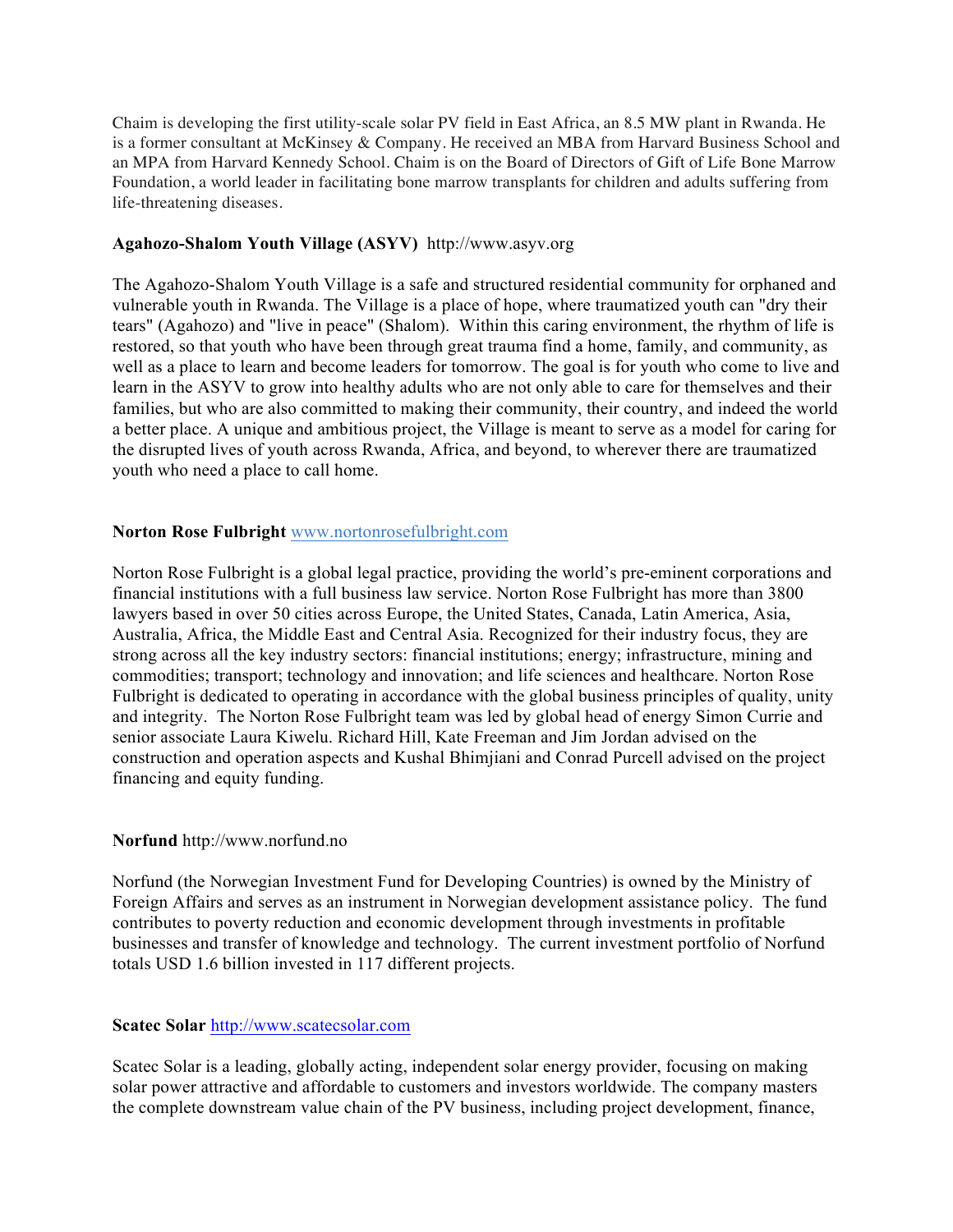engineering, construction and operation and maintenance. The company is also an Independent Power Producer (IPP) through ownerships in a number of solar PV parks. Scatec Solar has a clear focus on large, utility scaled installations and the instinct to be a first mover in emerging PV markets. Headquartered in Oslo, Norway, the company is present in a number of countries and geographies and has a rapidly expanding track-record of more than 300 MW PV installations in regions with excellent solar irradiation and high return on investments.

#### **FMO** https://www.fmo.nl

FMO (the Netherlands Development Finance Company) is the Dutch development bank. FMO supports sustainable private sector growth in developing and emerging markets by investing in ambitious entrepreneurs. FMO believes a strong private sector leads to economic and social development, empowering people to employ their skills and improve their quality of life. FMO focuses on three sectors that have high development impact: financial institutions, energy, and agribusiness, food & water. With an investment portfolio of EUR 6.3 billion, FMO is one of the largest European bilateral private sector development banks.

## **Emerging Africa Infrastructure Fund (EAIF)** http://www.emergingafricafund.com

The Emerging Africa Infrastructure Fund (EAIF) is a Public Private Partnership providing long-term USD or EUR debt to finance the construction and development of private infrastructure in 47 countries across sub-Saharan Africa. EAIF provides between USD 10 million to USD 35 million to fund projects across a wide range of industries including telecoms, transport, water and power. While EAIF lends on commercial terms, it aims to support projects that promote economic growth and reduce poverty, benefit broad-based population groups, address issues of equity and participation, and promote social, economic and cultural rights. As of January 2014, EAIF has committed over USD 900 million in 45 projects. EAIF is providing part of the debt finance for this project.

## **OPIC** http://www.opic.gov/

is the U.S. Government's development finance institution. It mobilizes private capital to help solve critical development challenges and in doing so, advances U.S. foreign policy. Because OPIC works with the U.S. private sector, it helps U.S. businesses gain footholds in emerging markets, catalyzing revenues, jobs and growth opportunities both at home and abroad. OPIC achieves its mission by providing investors with financing, guarantees, political risk insurance, and support for private equity investment funds. Established as an agency of the U.S. Government in 1971, OPIC operates on a self-sustaining basis at no net cost to American taxpayers. OPIC services are available for new and expanding business enterprises in more than 150 countries worldwide. To date, OPIC has supported more than \$200 billion of investment in over 4,000 projects, generated an estimated \$76 billion in U.S. exports and supported more than 278,000 American jobs.

## **Energy and Environment Partnership (EEP)** http://www.emergingafricafund.com

The Energy and Environment Partnership (EEP) is a partnership of the British, Finnish and Austrian governments. EEP programs increase access to renewable energy services and promote energy